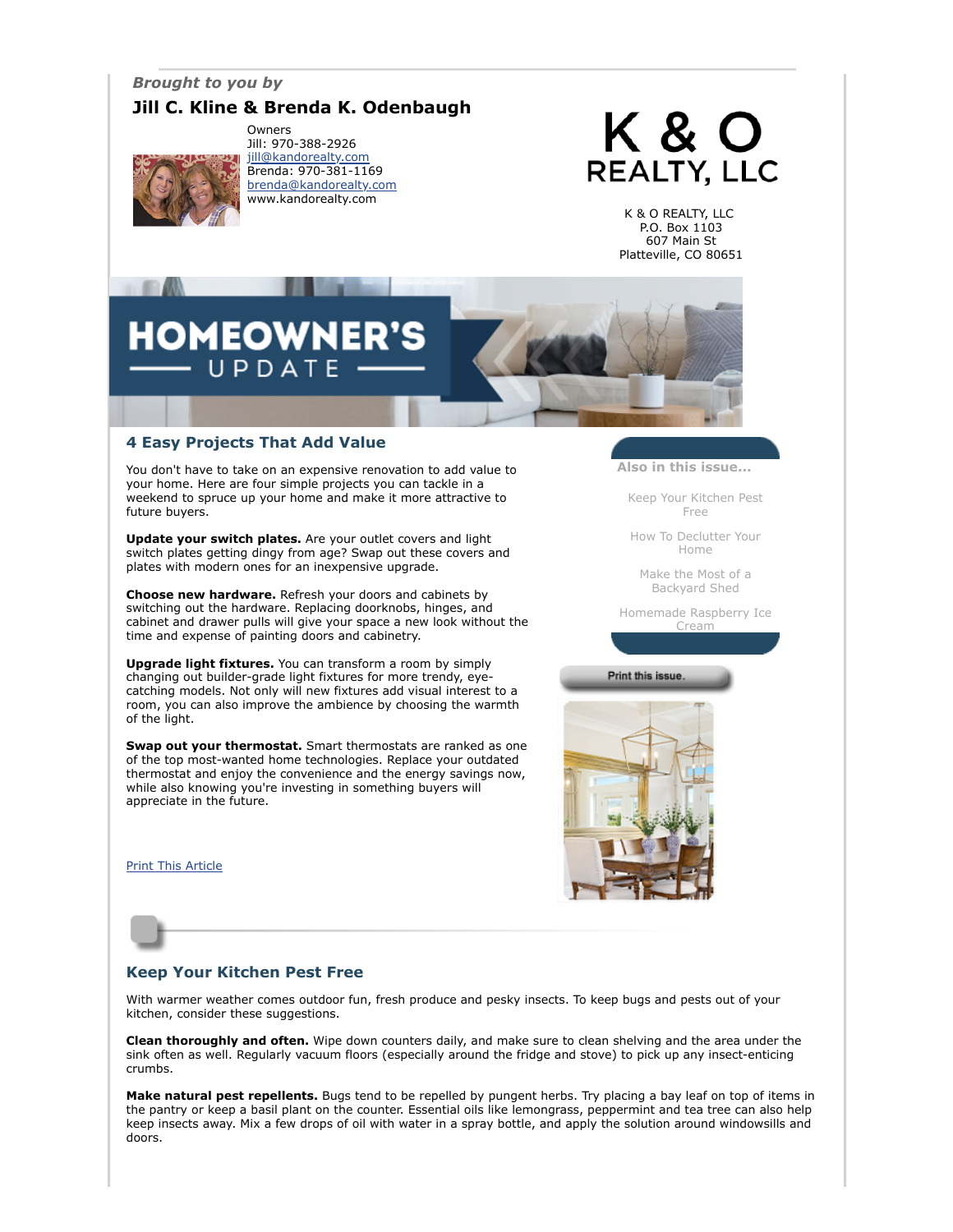

#### <span id="page-1-0"></span>**How To Declutter Your Home**

Recent studies have revealed that a decluttered space is linked to lower stress levels, yet a clutter-free home can be challenging to achieve. Practice these four simple tips, and enjoy relaxing in a tidier home.

**Create a plan.** Getting started is often the biggest hurdle to overcome. Start by making a list of the most important rooms or surfaces to declutter. Then choose realistic, attainable timelines to tackle one project at a time.

**Keep, give away and throw away.** Label three boxes as keep, donate and trash. As you approach an area, evaluate the value or necessity of every possession. If you haven't used an item in 9-12 months, it's probably safe to assume you don't need it.

**Invest in storage.** After you've gotten rid of unnecessary clutter, concentrate on finding proper storage for your remaining items. Give everything a home by using solutions such as spice racks, under-the-bed storage, filing cabinets, and over-the-door organizers.

**Declutter regularly.** As life progresses, you'll continue to accumulate more things, but don't let this discourage your efforts. Make it a goal to sort through your belongings regularly, and you'll reap the benefits of living in an orderly home.

#### [Print This Article](javascript:print();)

#### <span id="page-1-1"></span>**Make the Most of a Backyard Shed**

Need a place to get away or pursue a hobby? A backyard shed can be a great solution. New prefabricated sheds as well as existing ones can be transformed into inviting spaces just steps from your back door. Use these five tips to turn your backyard shed into a place you may never want to leave.

- Add a coat of fresh paint. From whimsical to contemporary to serene, a fresh coat of paint can transform your backyard shed. Don't limit yourself to matching your home. Be creative and choose paint colors that inspire you.
- 2. **Choose compact-size furniture.** Make the most of your space by choosing smaller pieces, such as old patio furniture or folding chairs. Consider mounting a workspace to the wall with hinges so it can fold up when not in use.
- 3. **Scour thrift stores and flea markets.** An inexpensive way to furnish a backyard shed is with secondhand items. Look for unique pieces you love but might shy away from displaying in your main living spaces. Paint used items in a color that complements the space.
- 4. **Make it livable.** If your budget allows, consider adding conveniences such as electricity, air conditioning, heat, and running water. If you want your shed to double as a guest house, be sure to add a small bathroom.
- 5. **Enjoy the outdoors.** Windows and doors that open to the yard let in sunlight and the view. Potted plants near your shed's entrance can make the space feel homey. Consider adding string lights or lanterns as a charming and functional lighting element.

#### **Consider using this creative backyard space as a:**

- Home office
- "She shed"
- Art studio
- Hobby nook
- Potting shed
- Writer's retreat
- Guest house
- Musician's den